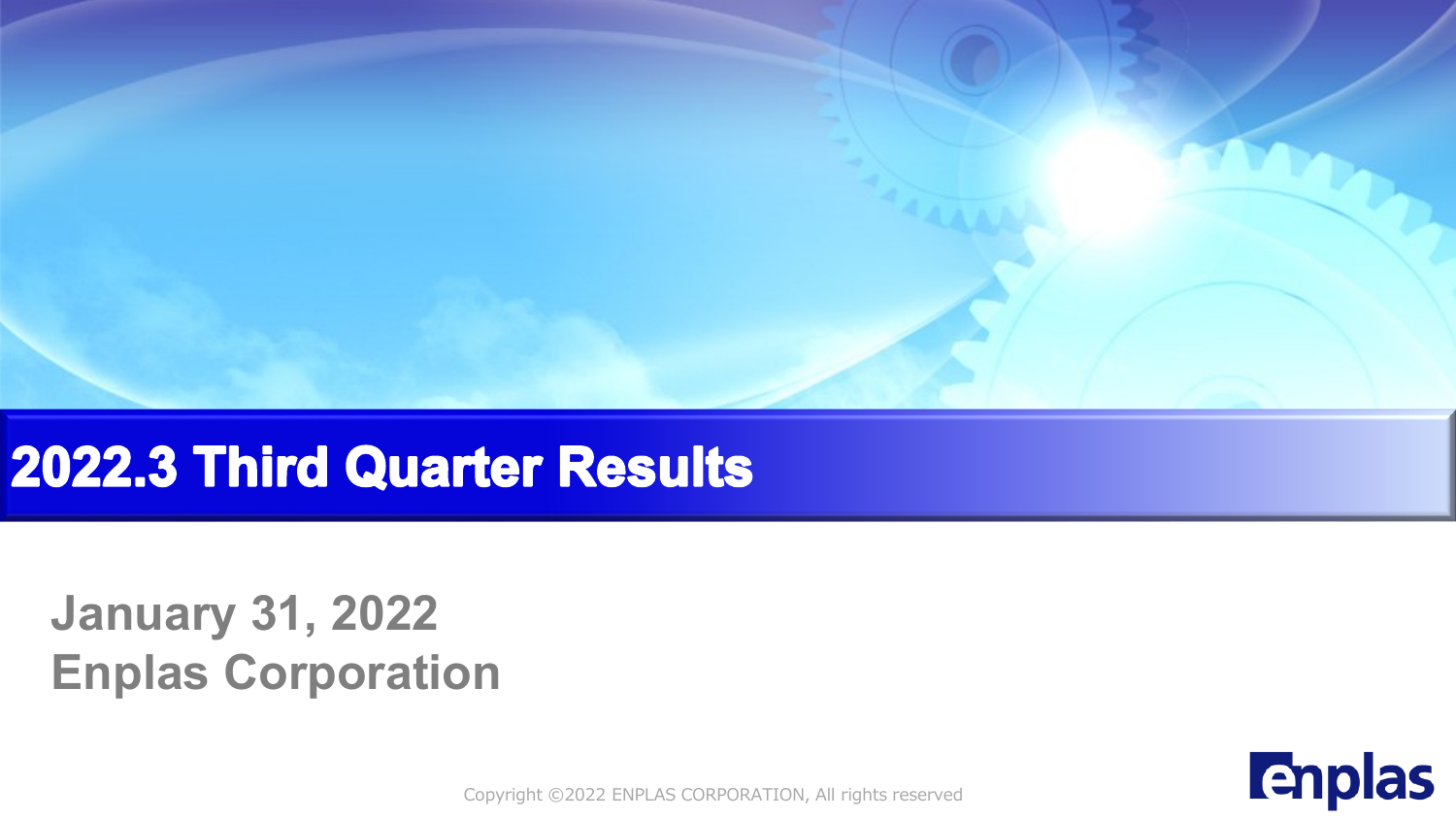

### **2022.3 Management Policy**

- **・Corporate Philosophy and Management Policy**
- **・Segment Change**

### **2022.3 Third Quarter Results**

- **・Financial Results**
- **・Financial Results Overview**

### **2022.3 Financial Forecast**

### **Business Trend and Strategy for Each Segment**

### **Enplas**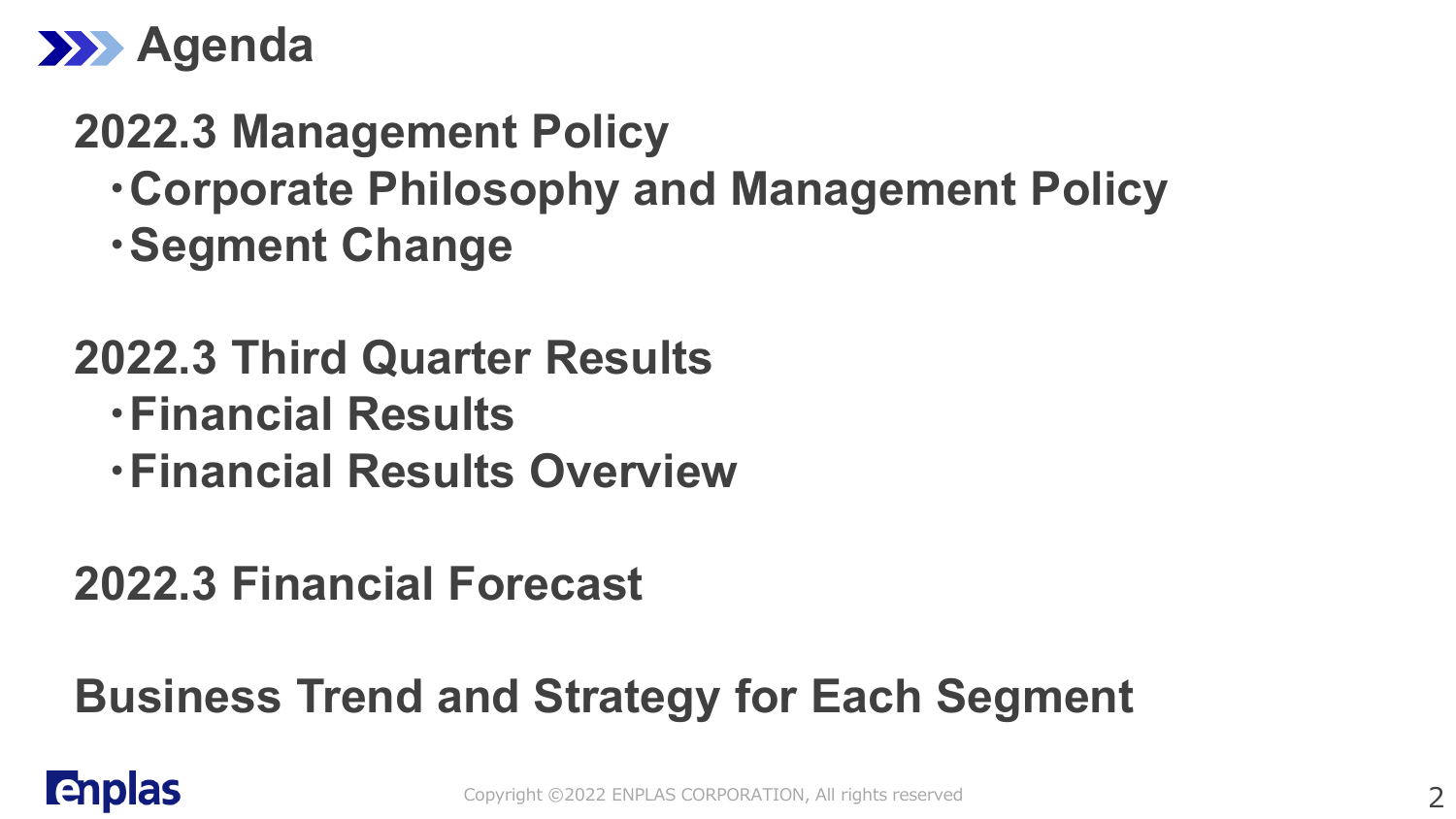## **EXAMPLE 2022.3 Management Policy**

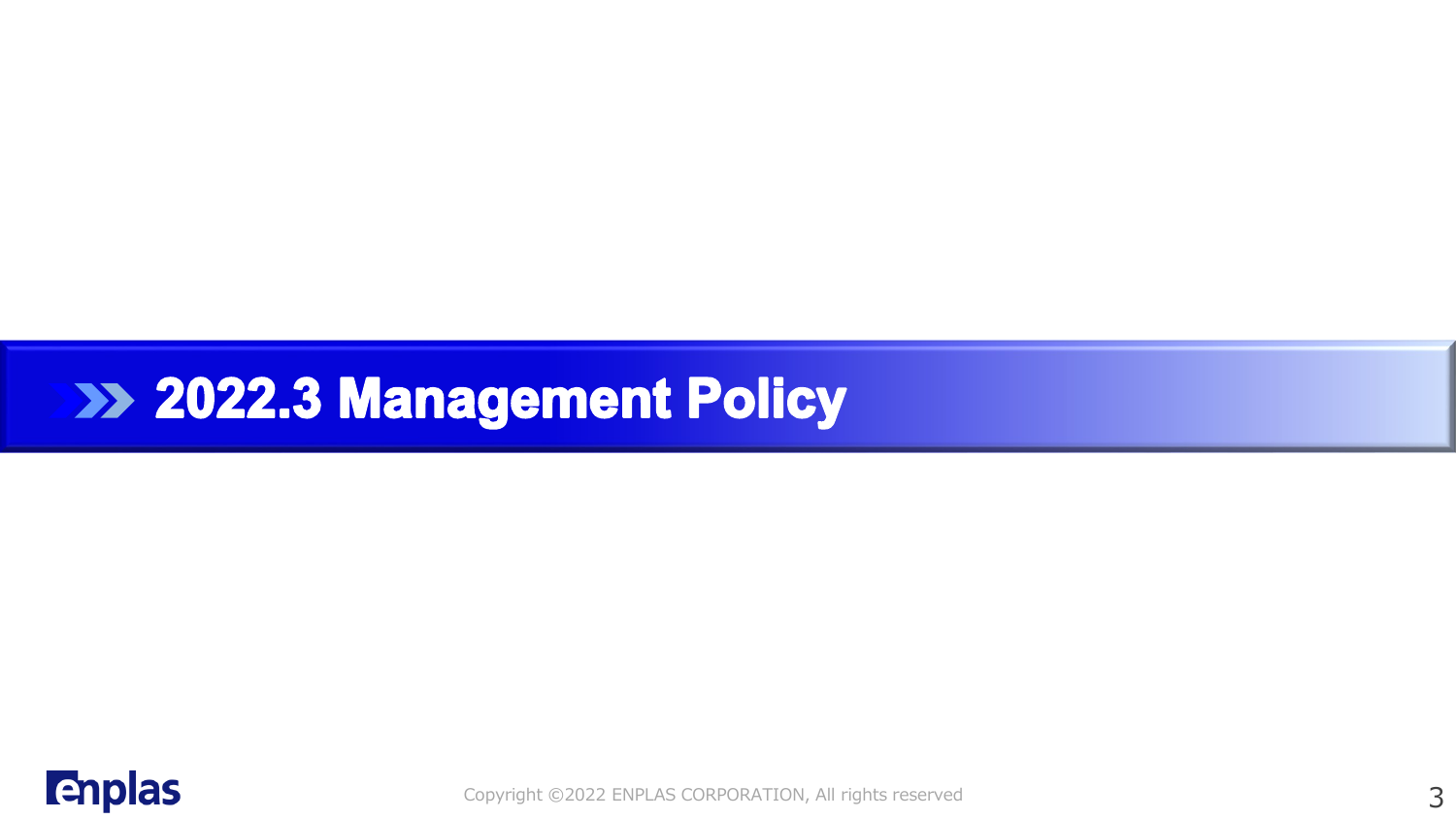### **222 Corporate Philosophy and Management Policy**

**Corporate Philosophy** 

**Enplas will continue pursuing cutting-edge technology and offering creative value to the global market, based on advanced expertise cultivated in the field of engineering plastics.**

**Management Policy** 

**Achieve sustainable growth and contribute to the creation of social value**

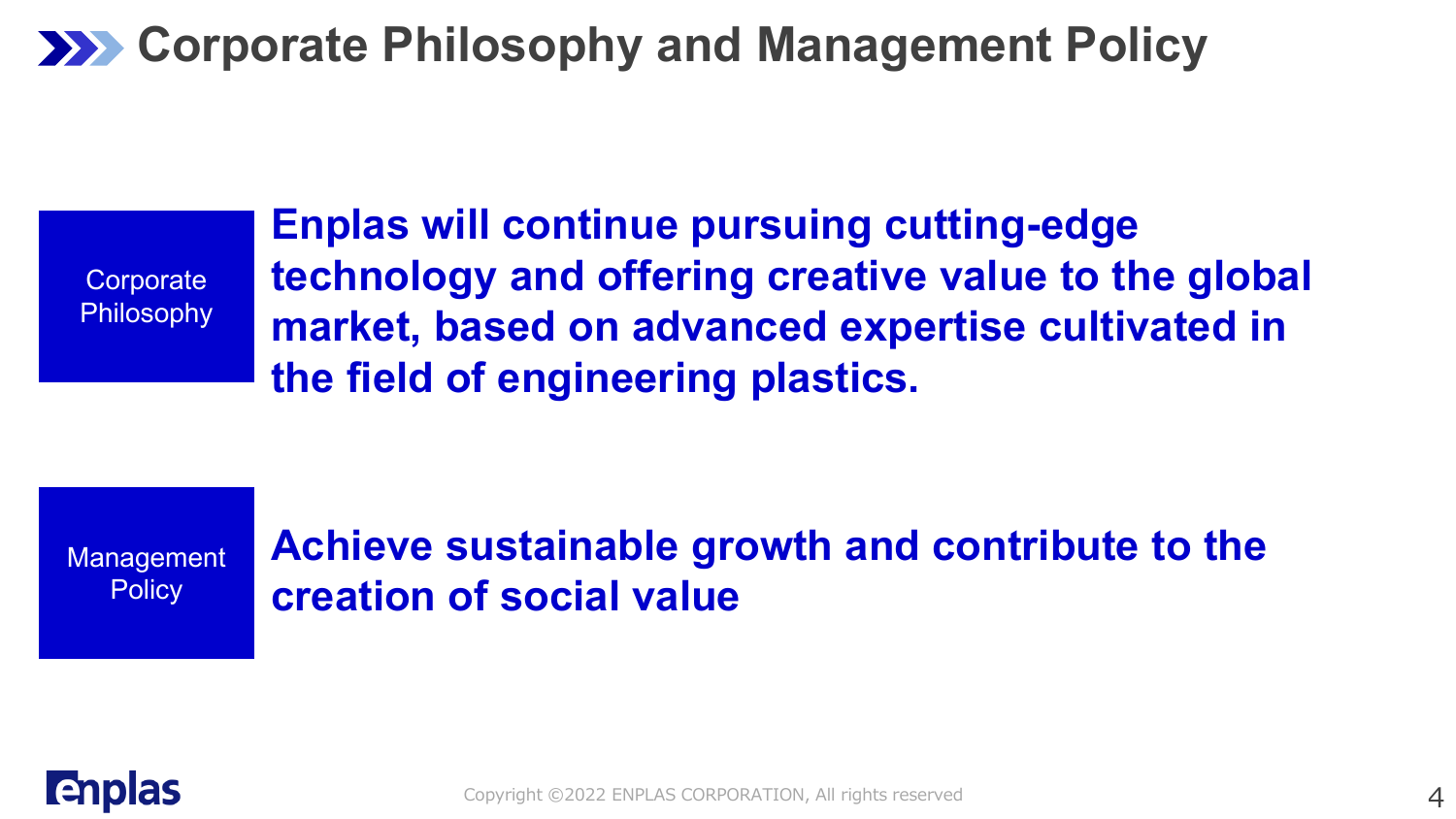### **22 Our Approach**



Copyright ©2022 ENPLAS CORPORATION, All rights reserved

**Pursing of economic value** ⇒ **Opportunities**

**Create bright future**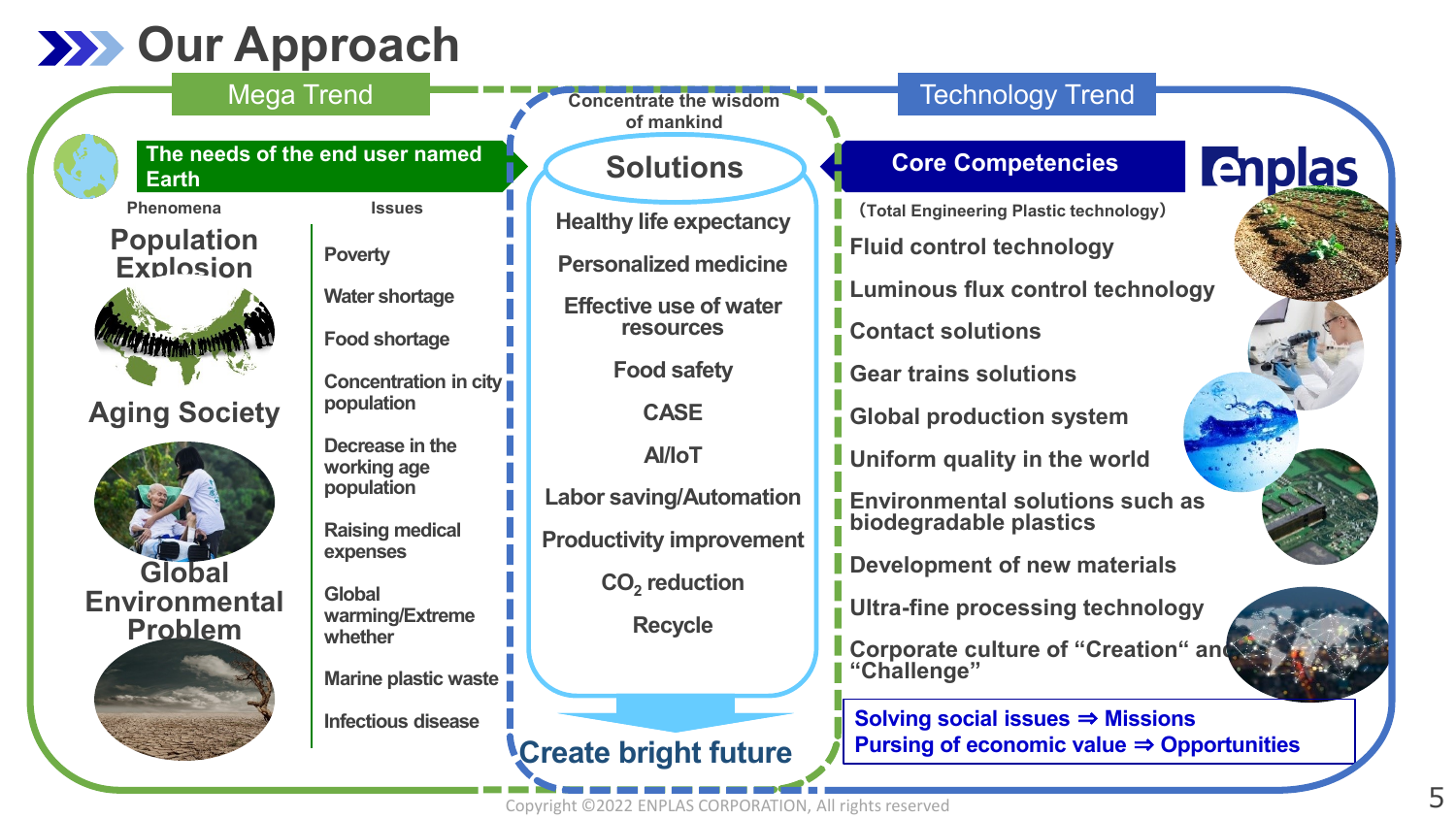### **Segment Change**



### **Enplas**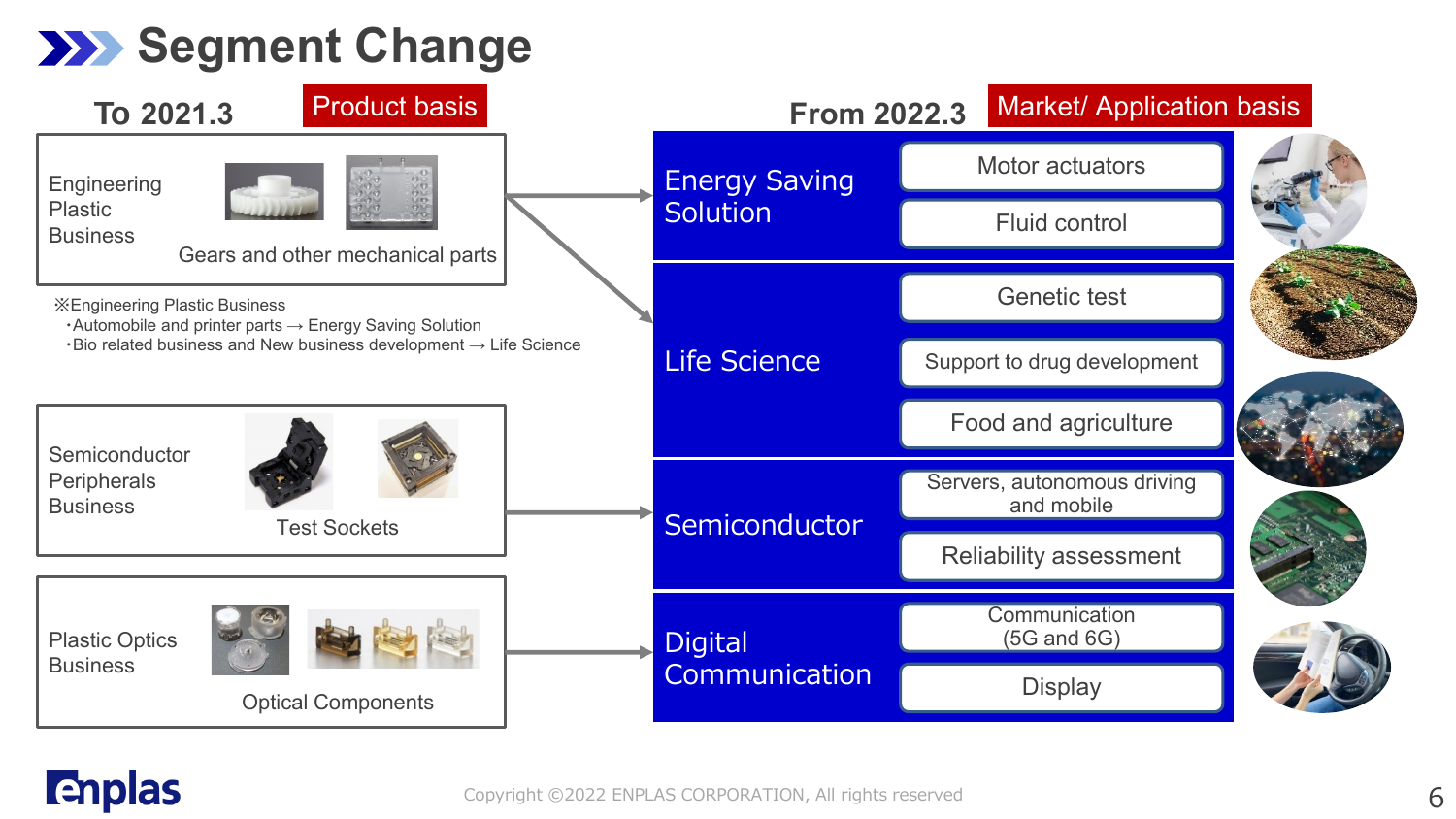### **External 2022.3 Third Quarter Results**

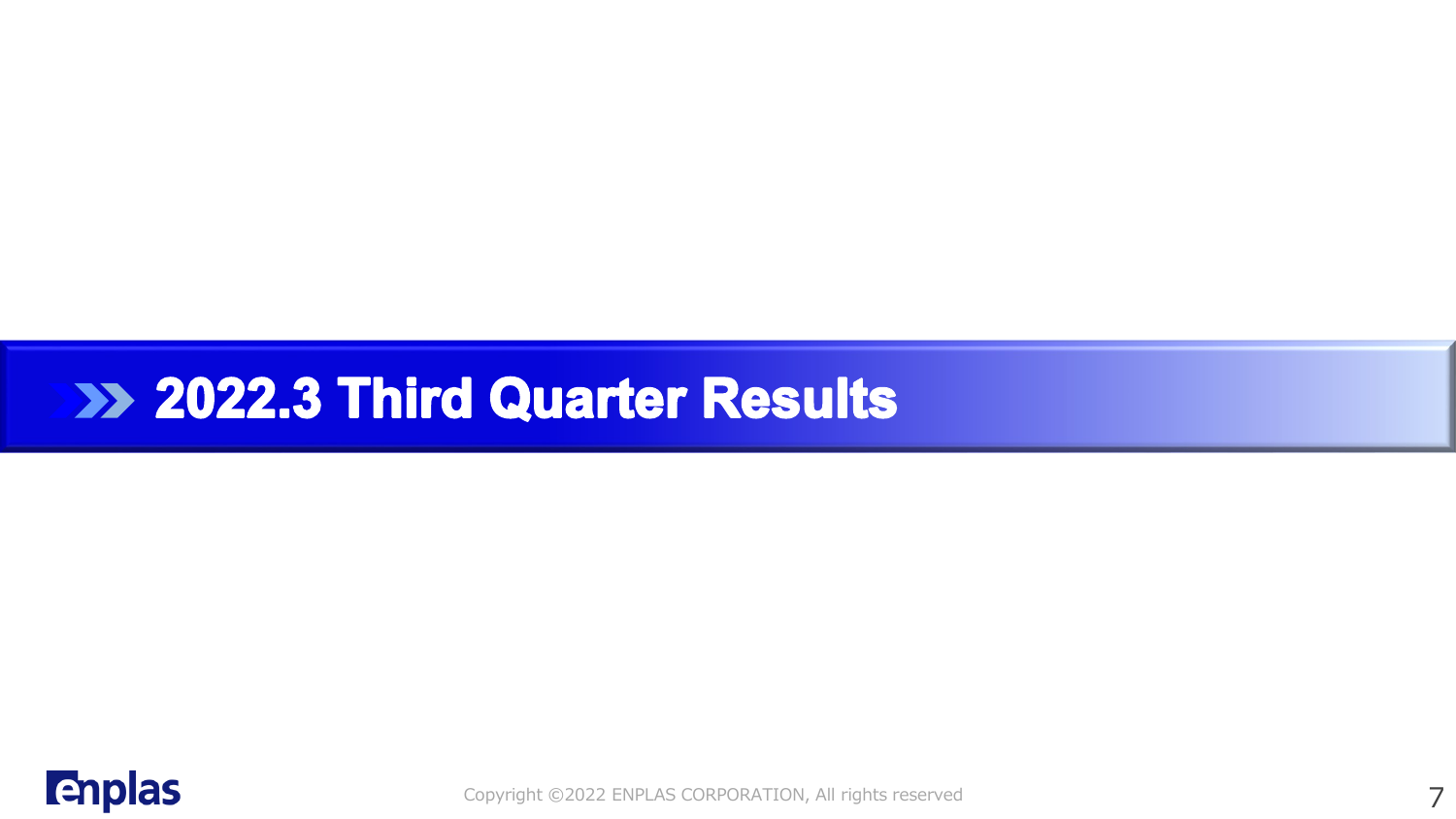### **2022.3 Third Quarter Financial Results**

**(100 million yen)**

|                                                   | 2020.3        | 2021.3               | 2022.3                  |                              |  |  |
|---------------------------------------------------|---------------|----------------------|-------------------------|------------------------------|--|--|
|                                                   | 9M/3Q Results | 9M/3Q Results        | 9M/3Q Results           | Change<br>X2022.3 vs. 2021.3 |  |  |
| <b>Sales</b>                                      | 237.8         | 213.3                | 238.7                   | 11.9%                        |  |  |
| <b>COGS Ratio</b>                                 | <b>58.1%</b>  | 59.8%                | 60.3%                   | 0.5 <sub>pt</sub>            |  |  |
| <b>Operating Income</b>                           | 16.4          | 13.5                 | 22.1                    | 64.1%                        |  |  |
| <b>Ordinary Income</b>                            | 16.1          | 10.1                 | 20.6                    | 103.4%                       |  |  |
| <b>Profit attributable to</b><br>owners of parent | 14.6          | 4.1                  | 14.3                    | 245.4%                       |  |  |
| <b>Comprehensive Income</b>                       | 13.4          | 4.2                  | 21.8                    | 421.0%                       |  |  |
| <b>Net Income Per Share</b>                       | $117.66$ yen  | 34.93 <sub>ven</sub> | $163.42$ <sub>ven</sub> | $128.49$ <sub>ven</sub>      |  |  |

#### **Enplas**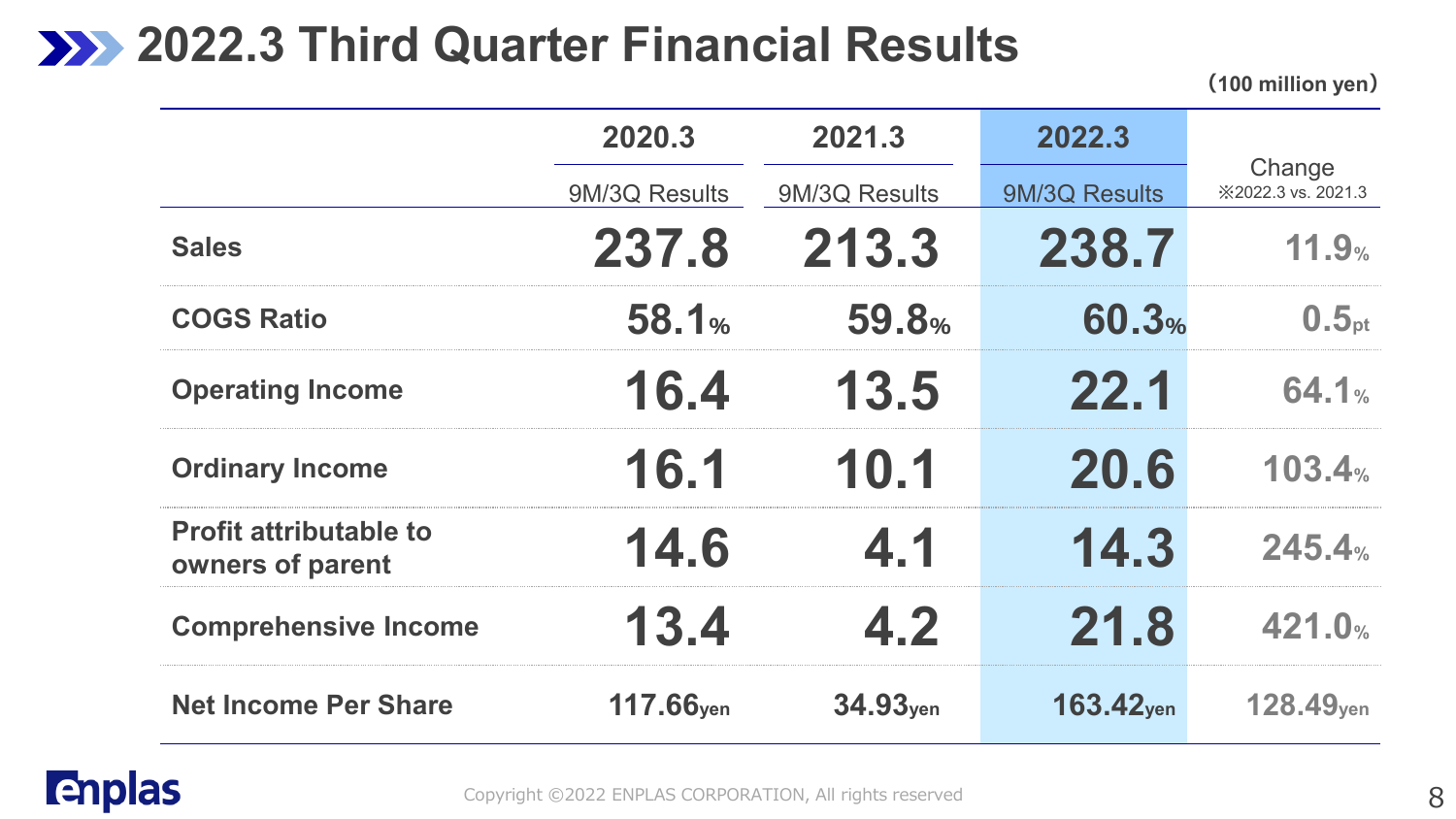### **2022.3 Third Quarter Ordinary Income Analysis**

**<2022.3 9M/3Q vs. 2021.3 9M/3Q>**



**Enplas** 

 $\mathsf{\mathsf{Copyright}}{}$   $\mathsf{\mathsf{02022}}{}$  ENPLAS CORPORATION, All rights reserved  $\mathsf{\mathsf{9}}{}$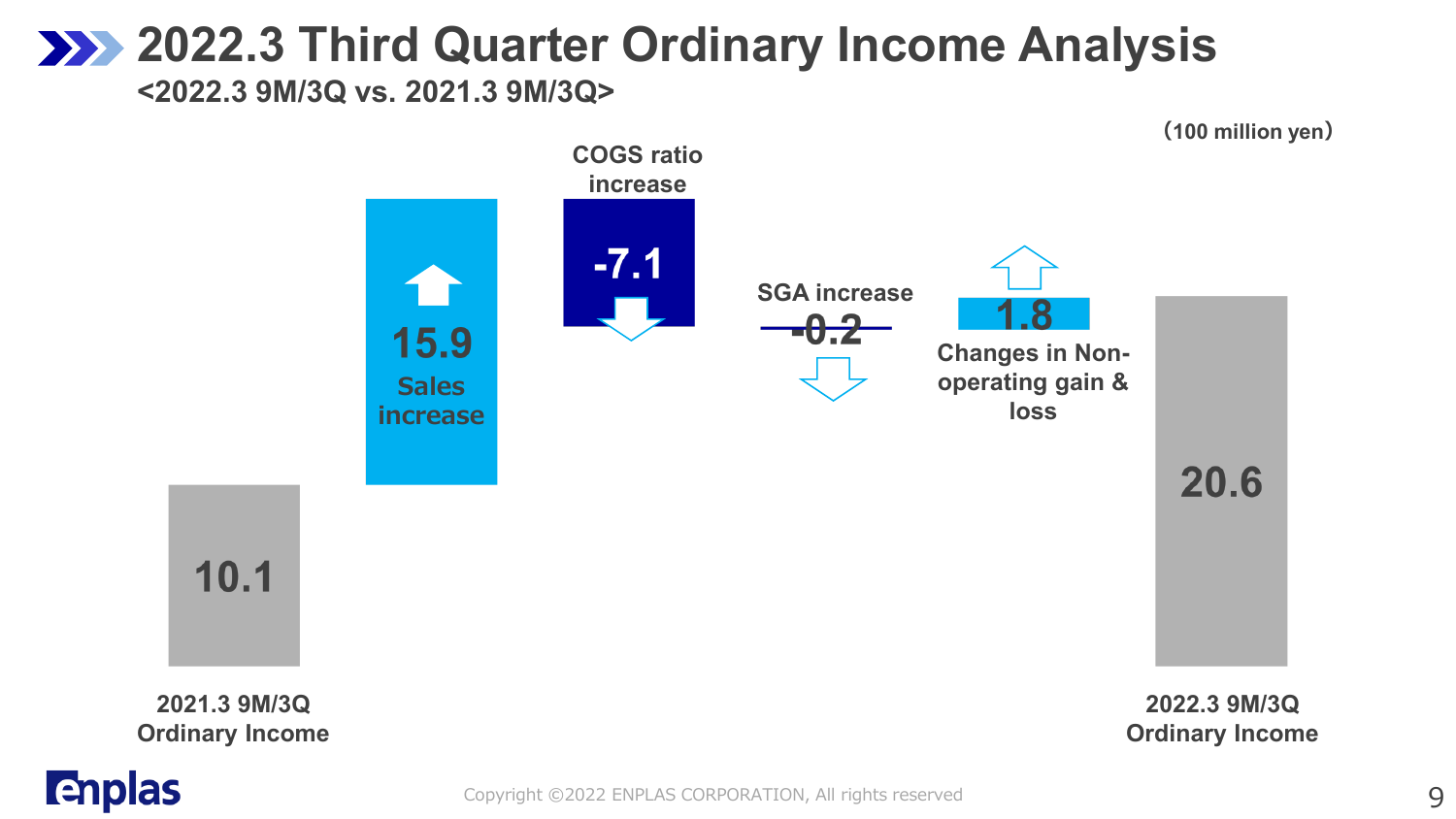### **2022.3 Third Quarter Results by Segment**

**(100 million yen)**

|               |                      |                                   | 2020.3                                                  | 2021.3           | 2022.3          |                              |
|---------------|----------------------|-----------------------------------|---------------------------------------------------------|------------------|-----------------|------------------------------|
|               |                      |                                   | 9M/3Q Results                                           | 9M/3Q Results    | 9M/3Q Results   | Change<br>X2022.3 vs. 2021.3 |
|               |                      | <b>Sales</b>                      | 88.1                                                    | 74.8             | 82.2            | 9.9%                         |
|               | <b>Energy Saving</b> | <b>COGS Ratio</b>                 | 65.4%                                                   | 69.9%            | 67.0%           | $\triangle$ 2.9pt            |
|               | <b>Solution</b>      | <b>Operating</b><br><b>Income</b> | 9.3                                                     | 3.7              | 8.5             | 126.4%                       |
|               | <b>Semiconductor</b> | <b>Sales</b>                      | 107.3                                                   | 95.0             | 110.5           | 16.3%                        |
|               |                      | <b>COGS Ratio</b>                 | 53.4%                                                   | 56.0%            | 58.4%           | 2.4 <sub>pt</sub>            |
|               |                      | <b>Operating</b><br><b>Income</b> | 17.1                                                    | 11.8             | 14.6            | 23.7%                        |
|               |                      | <b>Sales</b>                      | 31.2                                                    | 30.0             | 28.0            | $\triangle$ 6.9%             |
|               | <b>Digital</b>       | <b>COGS Ratio</b>                 | 48.0%                                                   | 40.0%            | 42.0%           | 2.0 <sub>pt</sub>            |
|               | <b>Communication</b> | <b>Operating</b><br><b>Income</b> | 5.2                                                     | 9.1              | 8.5             | $\triangle$ 5.8%             |
|               |                      | <b>Sales</b>                      | 11.1                                                    | 13.3             | 18.0            | 34.5%                        |
|               | <b>Life Science</b>  | <b>COGS Ratio</b>                 | 73.1%                                                   | 74.4%            | 70.2%           | $\triangle$ 4.2pt            |
|               |                      | <b>Operating</b><br><b>Income</b> | $\triangle$ 15.3                                        | $\triangle$ 11.2 | $\triangle$ 9.6 | <b>COL</b>                   |
| <b>Enplas</b> |                      |                                   | Copyright ©2022 ENPLAS CORPORATION, All rights reserved |                  |                 |                              |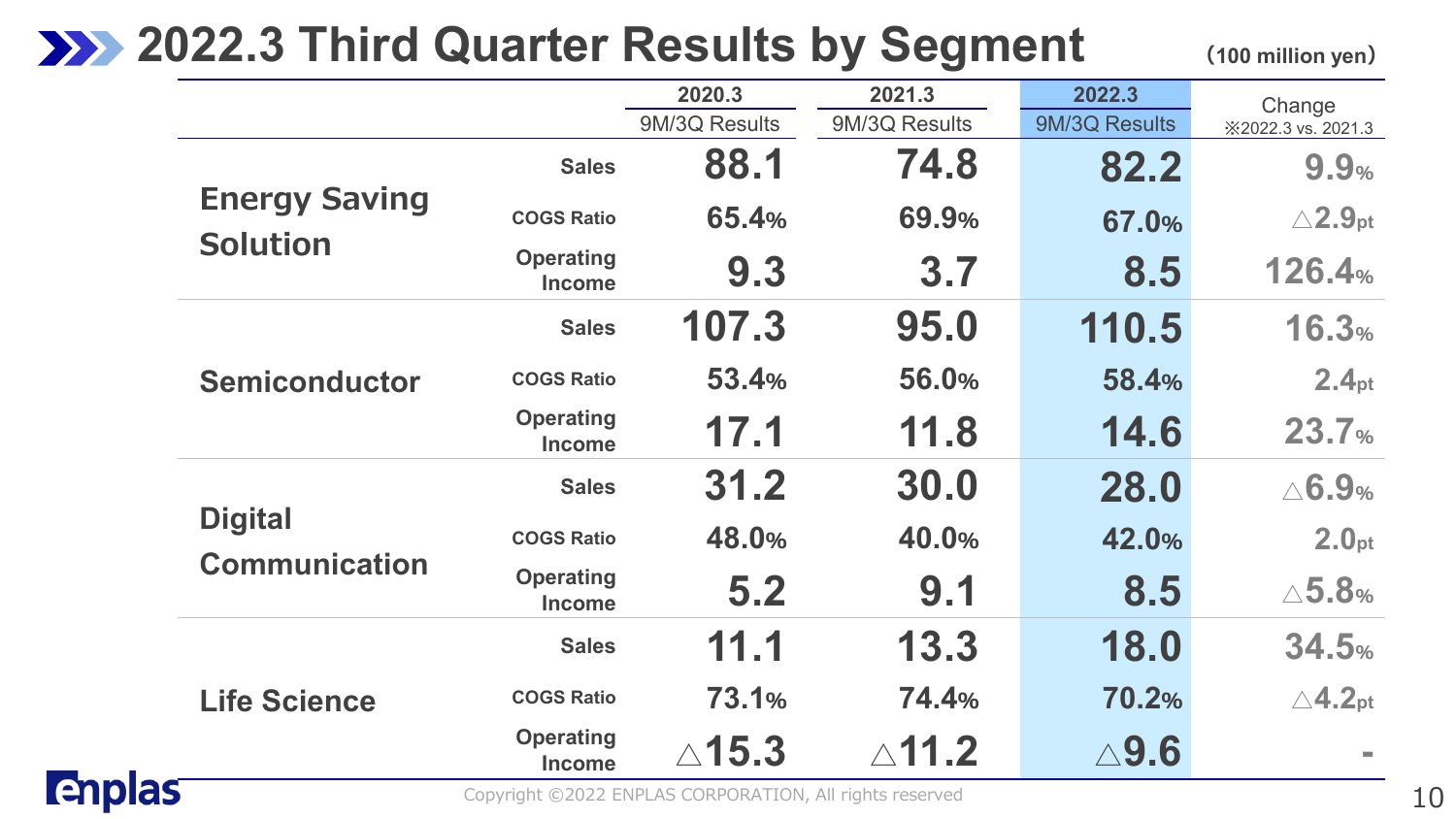### **XXX** Quarterly Results

**(100 million yen)**

|                                                   | 2021.3       |             |                      |                      |                      |
|---------------------------------------------------|--------------|-------------|----------------------|----------------------|----------------------|
|                                                   | 3Q           | 4Q          | 1Q                   | 2Q                   | 3Q                   |
| <b>Sales</b>                                      | 73.2         | 81.0        | 82.3                 | 78.8                 | 77.5                 |
| <b>COGS Ratio</b>                                 | <b>57.9%</b> | 59.3%       | 59.4 <sub>%</sub>    | 59.7 <sub>%</sub>    | 62.0%                |
| <b>Operating Income</b>                           | 6.4          | 7.6         | 8.7                  | 7.8                  | 5.6                  |
| <b>Ordinary Income</b>                            | 4.8          | 8.8         | 7.6                  | 7.6                  | 5.3                  |
| <b>Profit attributable to</b><br>owners of parent | 2.8          | 4.7         | 4.5                  | 4.5                  | 5.2                  |
| <b>Net Income Per Share</b>                       | 25.07yen     | $51.15$ yen | 51.49 <sub>yen</sub> | 51.96 <sub>yen</sub> | 59.97 <sub>yen</sub> |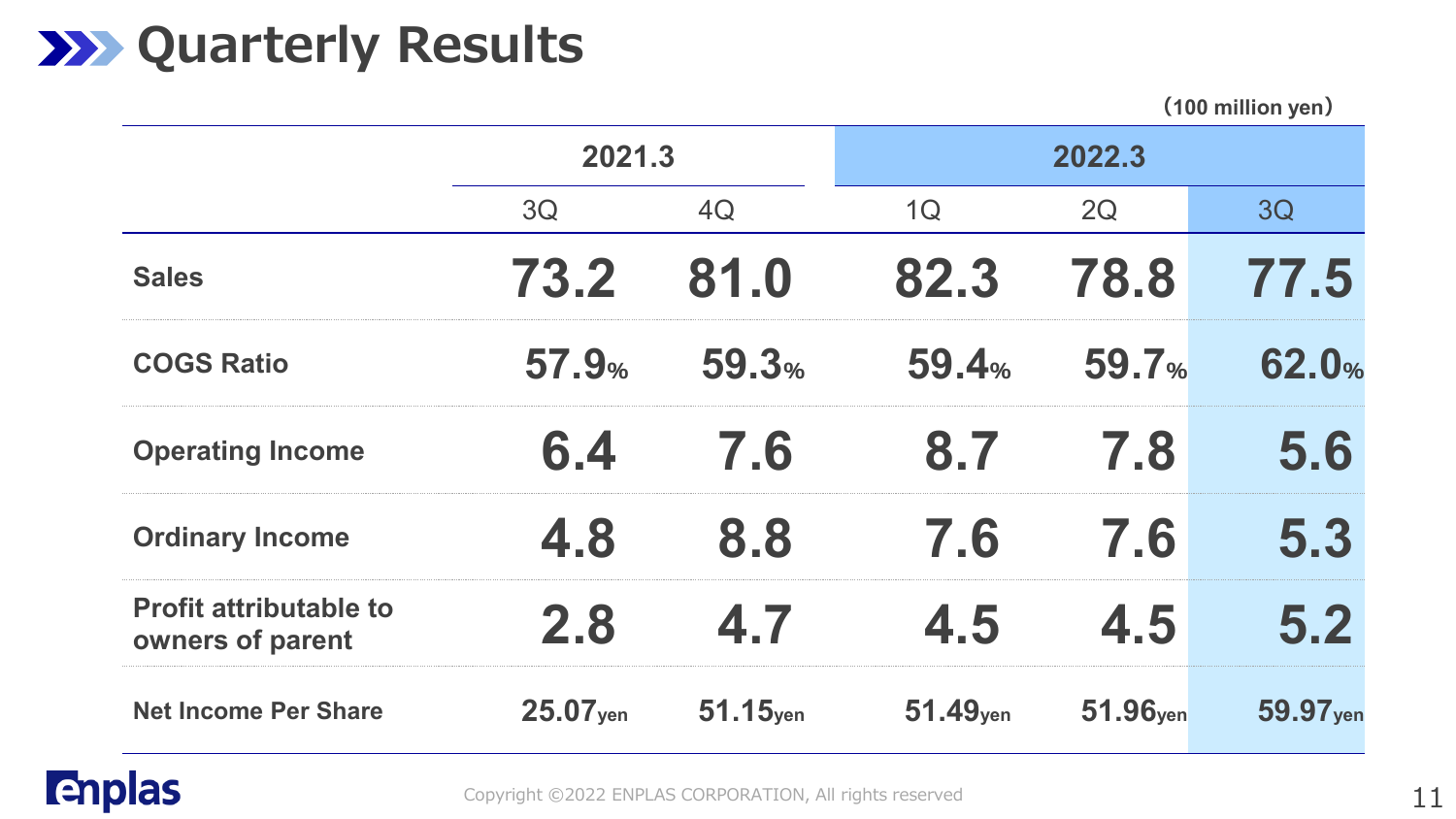### **XXX** Quarterly Results



#### **Enplas**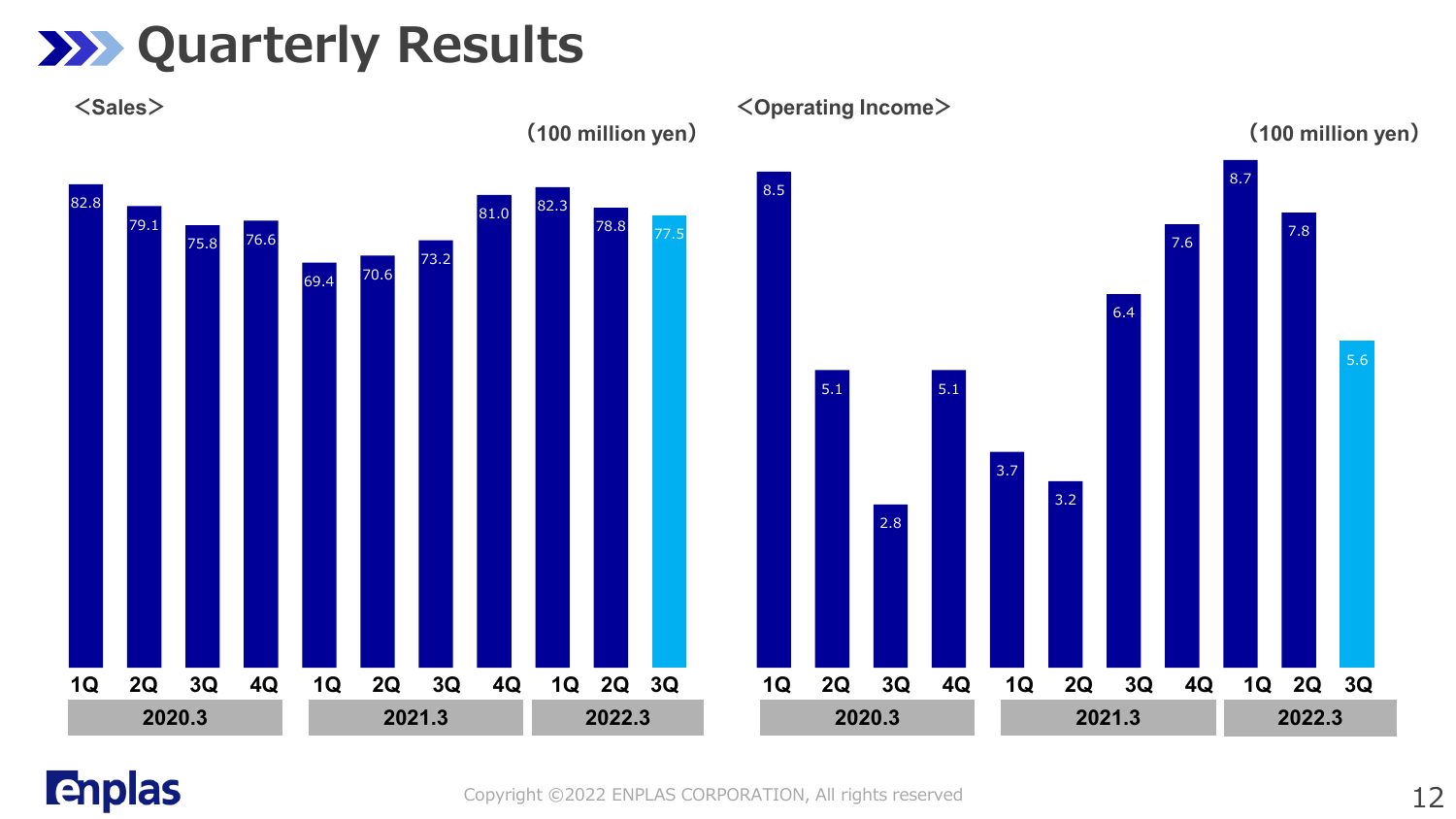### **XXX** Quarter Results by Segment

**(100 million yen)**

|               |                                         |                                                         | 2021.3          |                 |                 |                 |                 |
|---------------|-----------------------------------------|---------------------------------------------------------|-----------------|-----------------|-----------------|-----------------|-----------------|
|               |                                         |                                                         | 3Q              | 4Q              | 1Q              | 2Q              | 2Q              |
|               |                                         | <b>Sales</b>                                            | 27.9            | 29.8            | 28.6            | 26.7            | 26.8            |
|               | <b>Energy Saving</b><br><b>Solution</b> | <b>COGS Ratio</b>                                       | 64.6%           | 63.7%           | 66.2%           | 64.6%           | 70.3%           |
|               |                                         | <b>Operating</b><br><b>Income</b>                       | 3.2             | 3.9             | 3.1             | 3.4             | 1.9             |
|               |                                         | <b>Sales</b>                                            | 30.8            | 34.1            | 36.5            | 36.7            | 37.2            |
|               | <b>Semiconductor</b>                    | <b>COGS Ratio</b>                                       | 56.4%           | 57.7%           | 56.9%           | 59.2%           | 59.0%           |
|               |                                         | <b>Operating</b><br><b>Income</b>                       | 3.8             | 3.9             | 5.4             | 4.5             | 4.6             |
|               |                                         | <b>Sales</b>                                            | 9.3             | 10.2            | 11.4            | 9.0             | 7.5             |
|               | <b>Digital</b><br><b>Communication</b>  | <b>COGS Ratio</b>                                       | 37.7%           | 46.1%           | 40.0%           | 41.2%           | 46.0%           |
|               |                                         | <b>Operating</b><br><b>Income</b>                       | 2.8             | 2.5             | 3.9             | 2.7             | 1.8             |
|               | <b>Life Science</b>                     | <b>Sales</b>                                            | 5.1             | 6.7             | 5.7             | 6.2             | 5.9             |
|               |                                         | <b>COGS Ratio</b>                                       | 67.1%           | 68.9%           | 80.2%           | 67.8%           | 63.4%           |
|               |                                         | <b>Operating</b><br><b>Income</b>                       | $\triangle$ 3.3 | $\triangle$ 2.8 | $\triangle$ 3.7 | $\triangle$ 2.9 | $\triangle$ 2.9 |
| <b>Enplas</b> |                                         | Copyright ©2022 ENPLAS CORPORATION, All rights reserved |                 |                 |                 |                 |                 |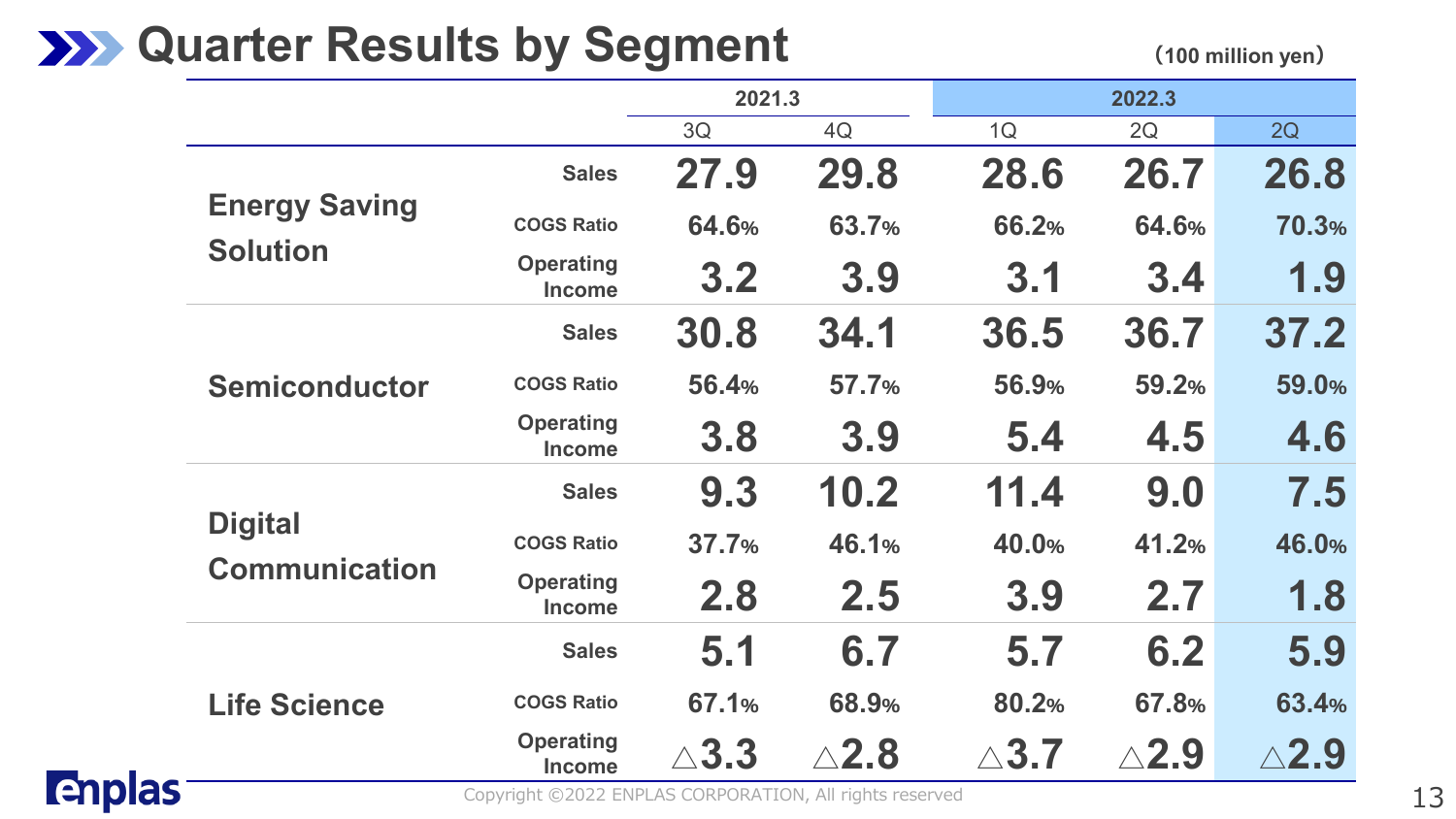### **Financial Results Overview**

#### ■**2022.3 Third Quarter Financial Results**

- **Summary :** YoY sales and profit increase due to recovery in demand for semiconductors and automotive applications  $(Sales + 11.9\%, Operating Income + 64.1\%, Profit attribute to owners of parent + 245.4\%)$
- **Segment :** YoY sales and profit increase in Energy Saving Solution and Semiconductor business, supported by strong actual demand

Semiconductor business expects further growth from 2022.3 4Q as market conditions continue to be favorable

In Life Science business, prototype business in the U.S. was weak, but new orders for genetic testing continued to be strong

YoY sales and profit decrease in Digital Communication business due to customers' production adjustments caused by semiconductor shortages, but are expected to recover in 2022.3 4Q

#### **■Financial Forecast:No changes**

#### **■Dividend Forecast:Total 45.00yen (No changes)**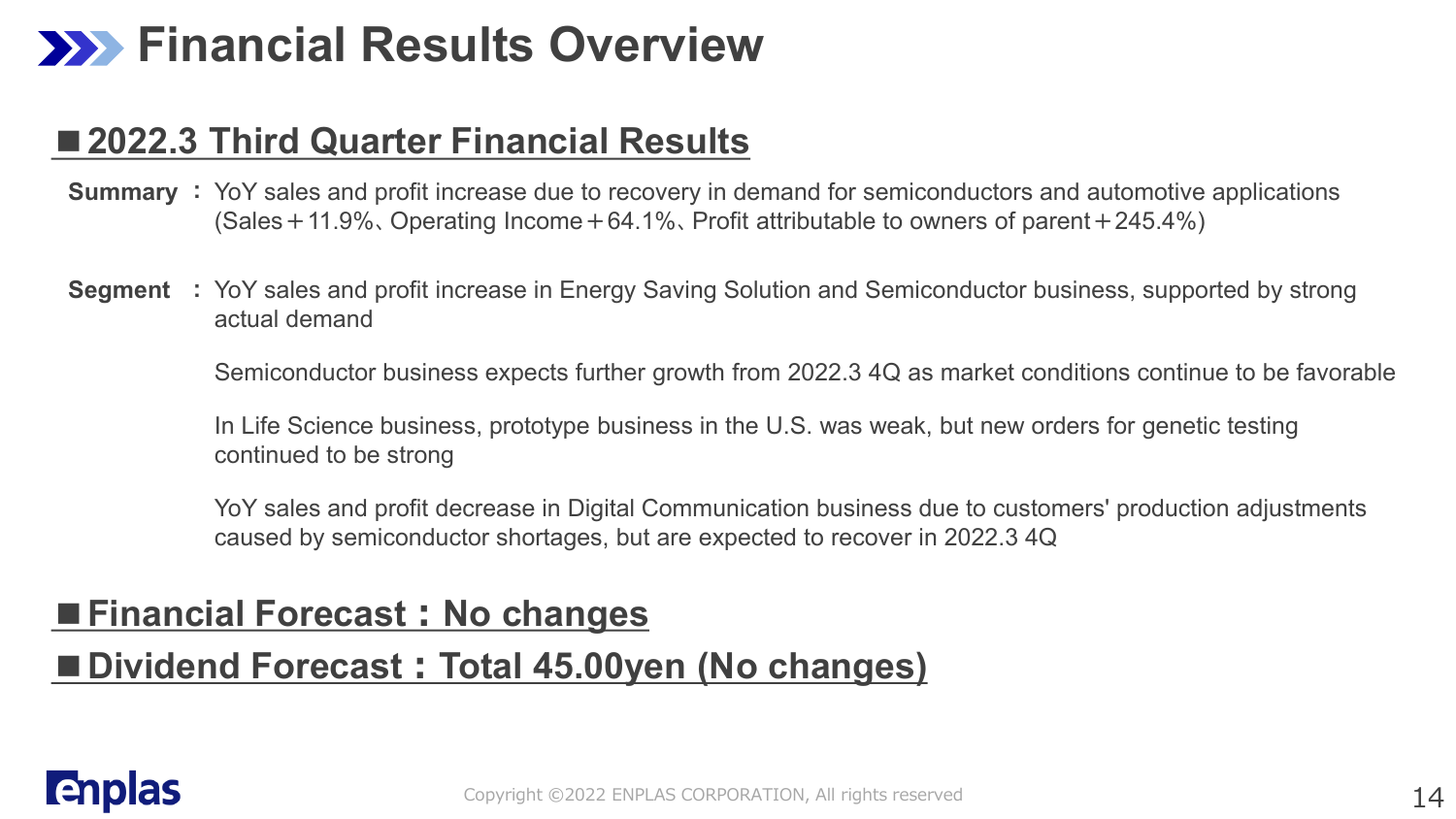### **Example 2022.3 Financial Forecast**

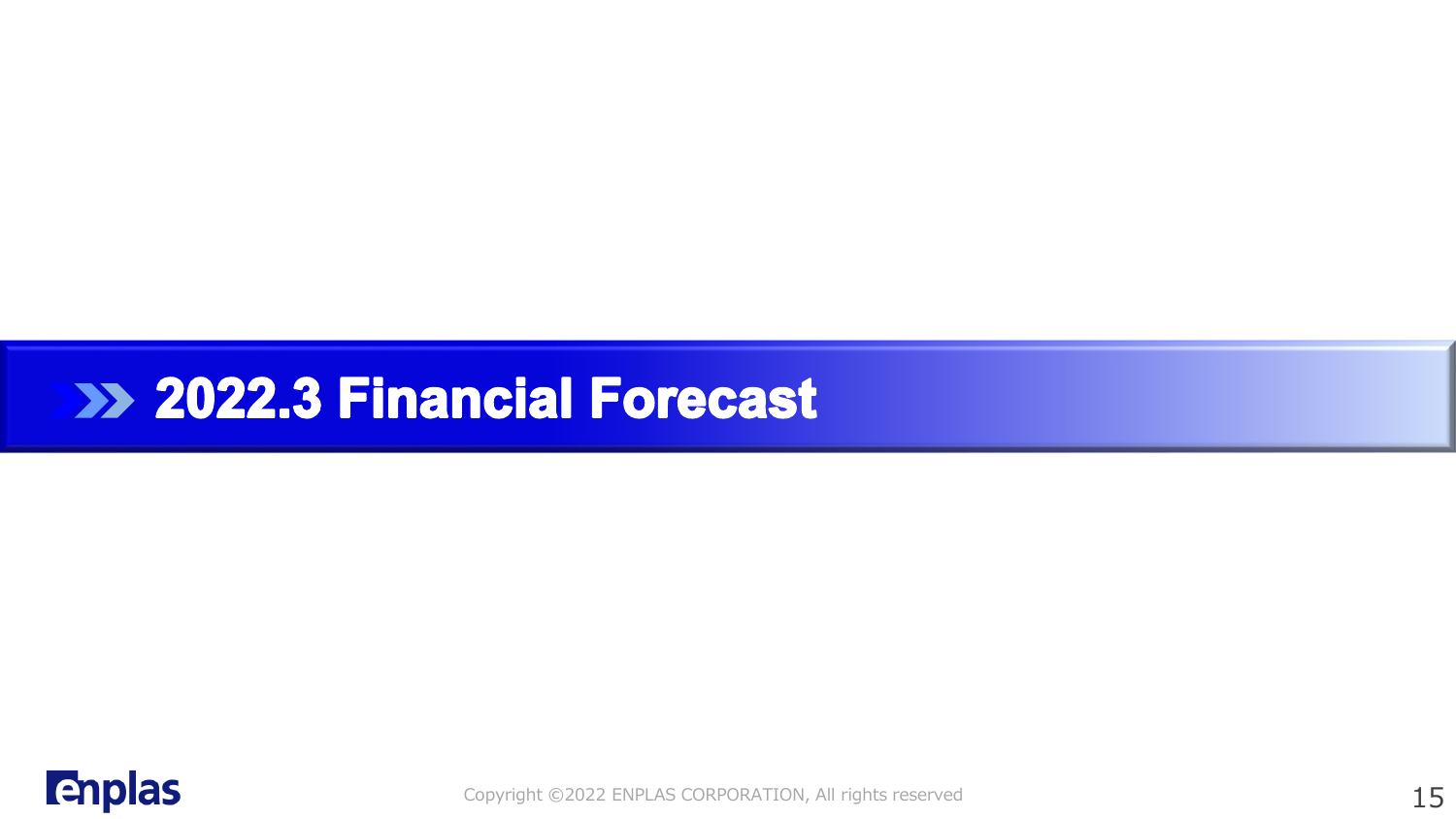### **2022.3 Financial Forecast**

**(100 million yen)**

|                                         | 2022.3              | 2022.3                |                       |
|-----------------------------------------|---------------------|-----------------------|-----------------------|
|                                         | 9M/3Q Results       | <b>Full-year</b>      | <b>Progress Ratio</b> |
| <b>Net Sales</b>                        | 238.7               | 325.0                 | 73.4%                 |
| <b>COGS Ratio</b>                       | 60.3%               | 58.8%                 |                       |
| <b>Operating Income</b>                 | 22.1                | 32.0                  | 69.1%                 |
| <b>Ordinary Income</b>                  | 20.6                | 30.0                  | <b>68.7%</b>          |
| Profit attributable to owners of parent | 14.3                | 21.0                  | 68.1%                 |
| <b>Net Income Per Share</b>             | $163.42$ yen        | 238.90 <sub>ven</sub> | <b>68.4%</b>          |
| <b>Dividends Per Share</b>              | $22.50$ yen         | 45.00 <sub>yen</sub>  |                       |
|                                         | <b>X</b> No changes |                       |                       |

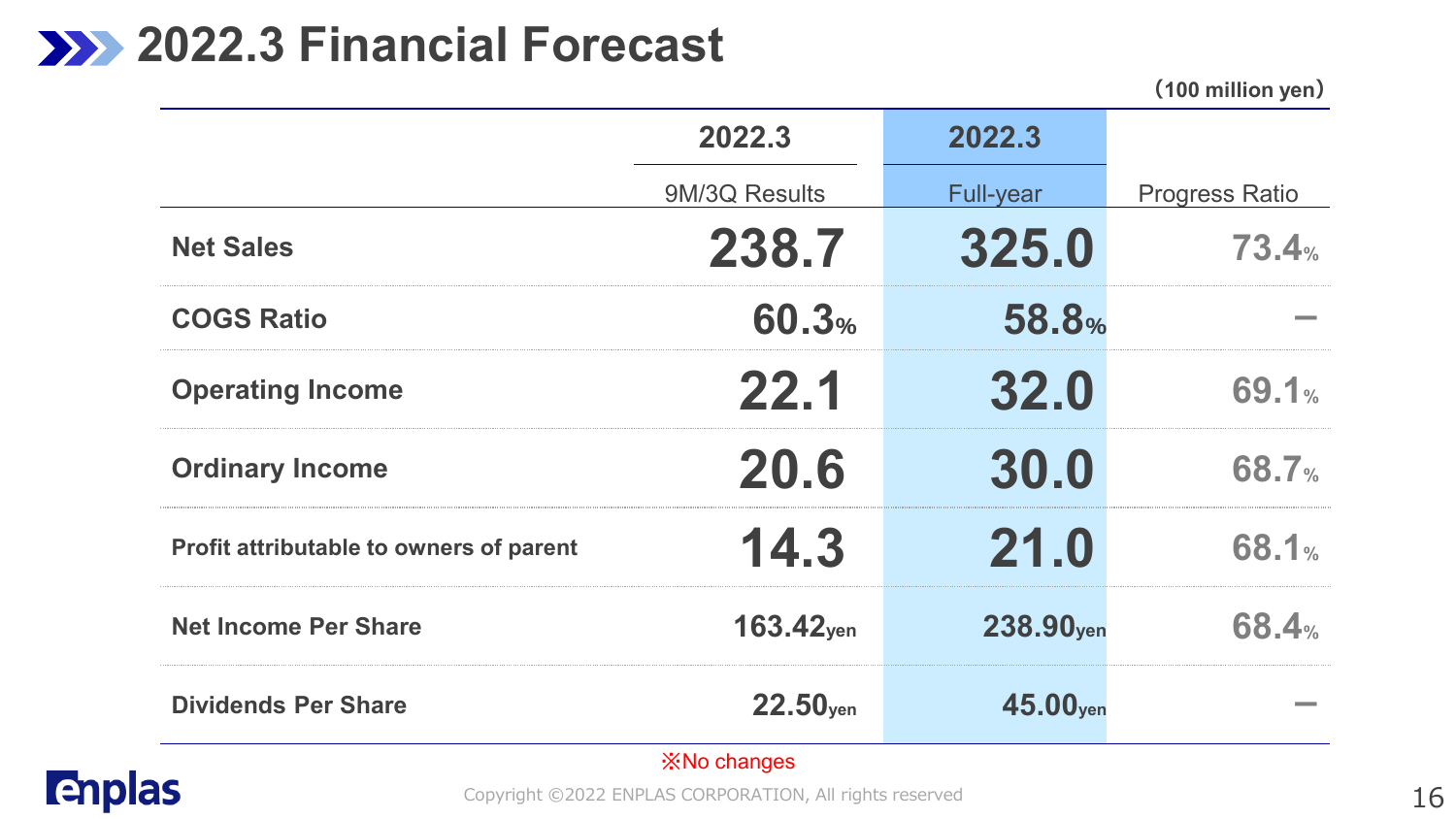### **2022.3 Financial Forecast by Segment**

|                                         | 2022.3        |                         | 2022.3                  |  |  |  |  |
|-----------------------------------------|---------------|-------------------------|-------------------------|--|--|--|--|
|                                         | 9M/3Q Results | <b>October Forecast</b> | <b>January Forecast</b> |  |  |  |  |
| <b>Energy Saving</b><br><b>Solution</b> | 82.2          | 110.0                   | 110.0                   |  |  |  |  |
| <b>Semiconductor</b>                    | 110.5         | 148.0                   | 152.0                   |  |  |  |  |
| <b>Digital</b><br><b>Communication</b>  | 28.0          | 42.0                    | 38.0                    |  |  |  |  |
| <b>Life Science</b>                     | 18.0          | 25.0                    | 25.0                    |  |  |  |  |

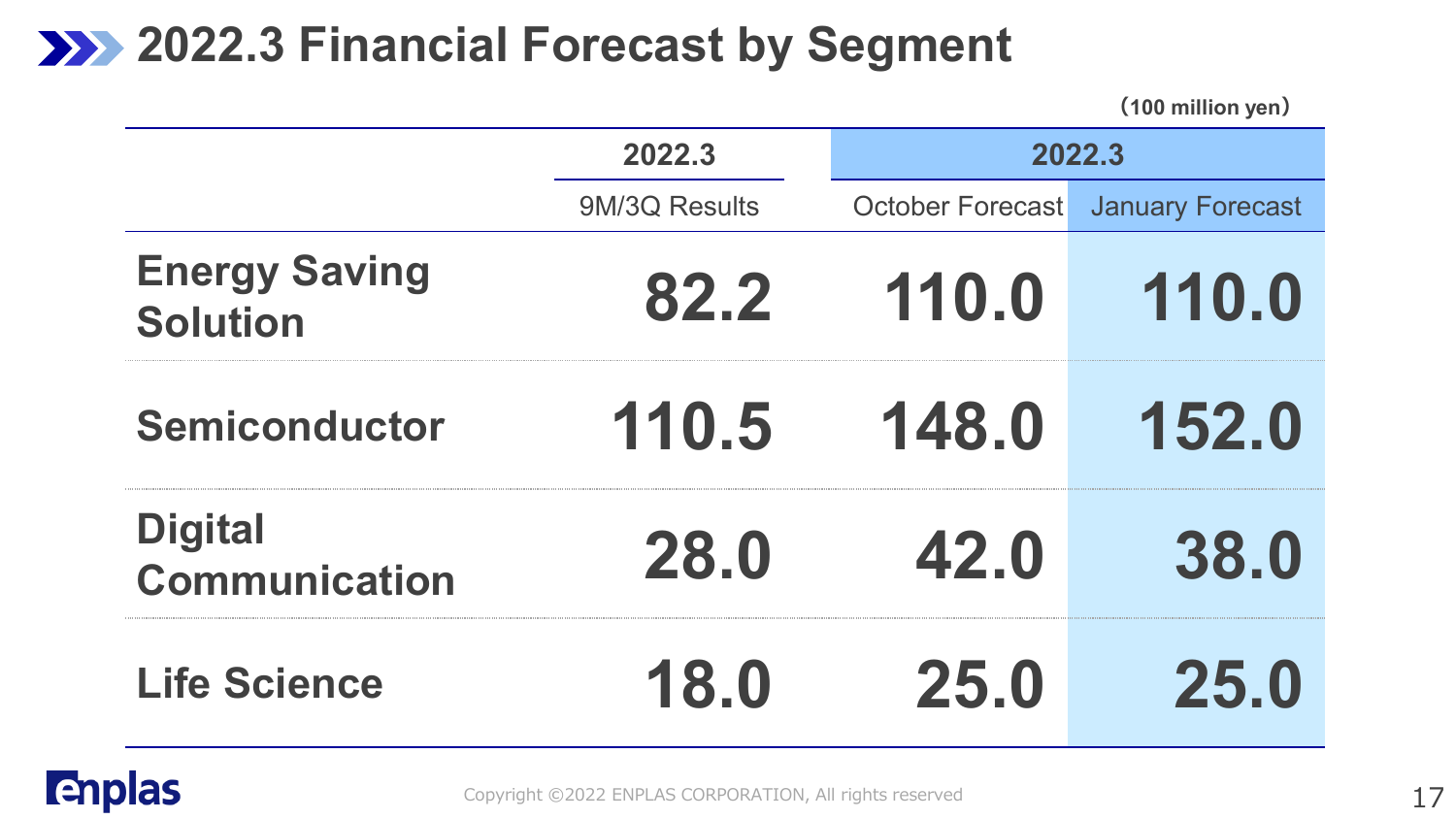### **2022.3 Capital Expenditures, Depreciation, R&D (Reference)**

|                             |                |               | (100 million yen) |
|-----------------------------|----------------|---------------|-------------------|
|                             | 2021.3         | 2022.3        | 2022.3            |
|                             | <b>Results</b> | 9M/3Q Results | <b>Full-year</b>  |
| <b>Capital expenditures</b> | 22.2           | 13.9          | 24.0              |
| <b>Depreciation</b>         | 23.7           | 17.3          | 24.0              |
| <b>R&amp;D</b>              | 9.9            | 4.9           | 8.0               |

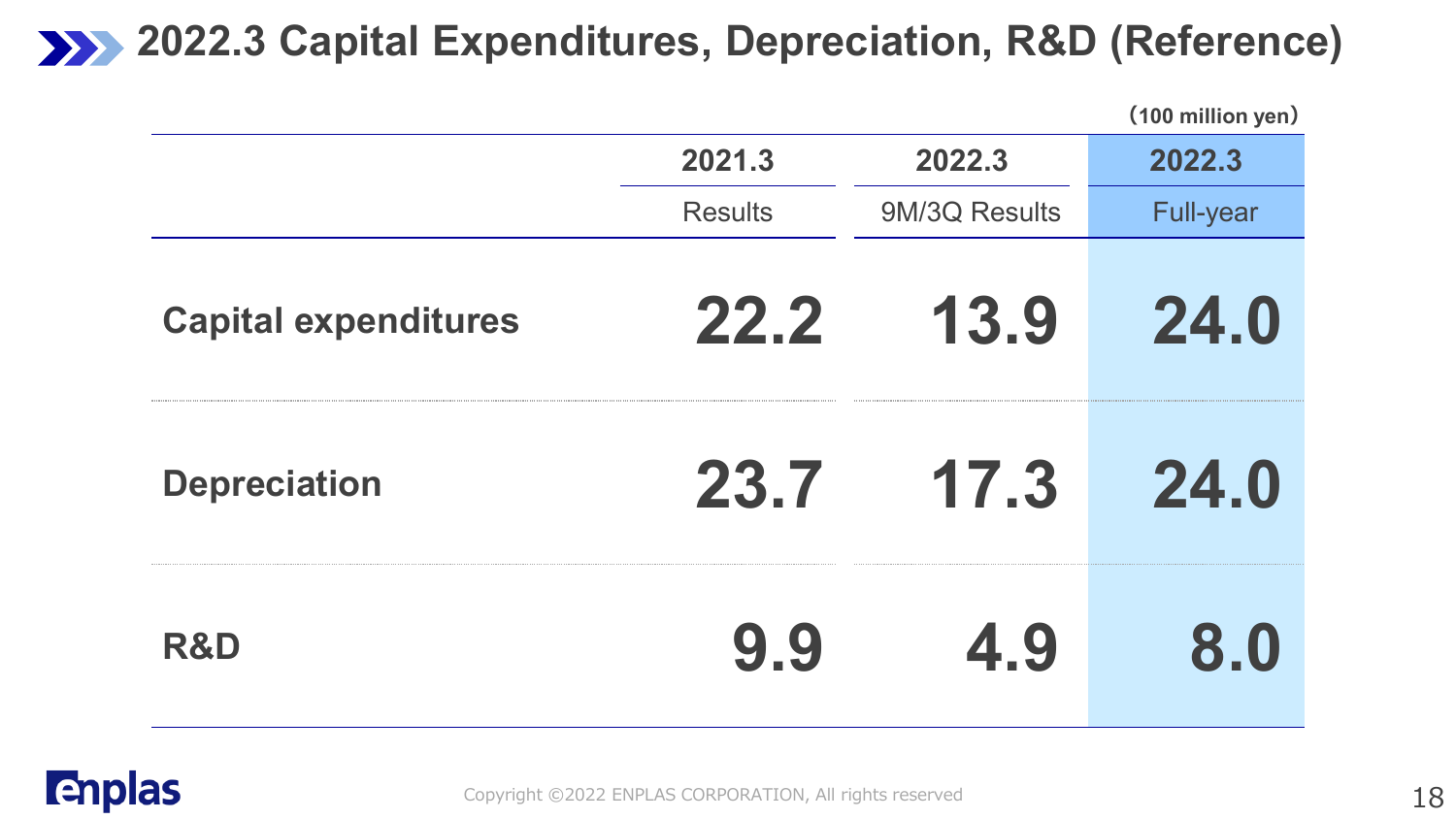### >> Business Trend and Strategy for Each Segment

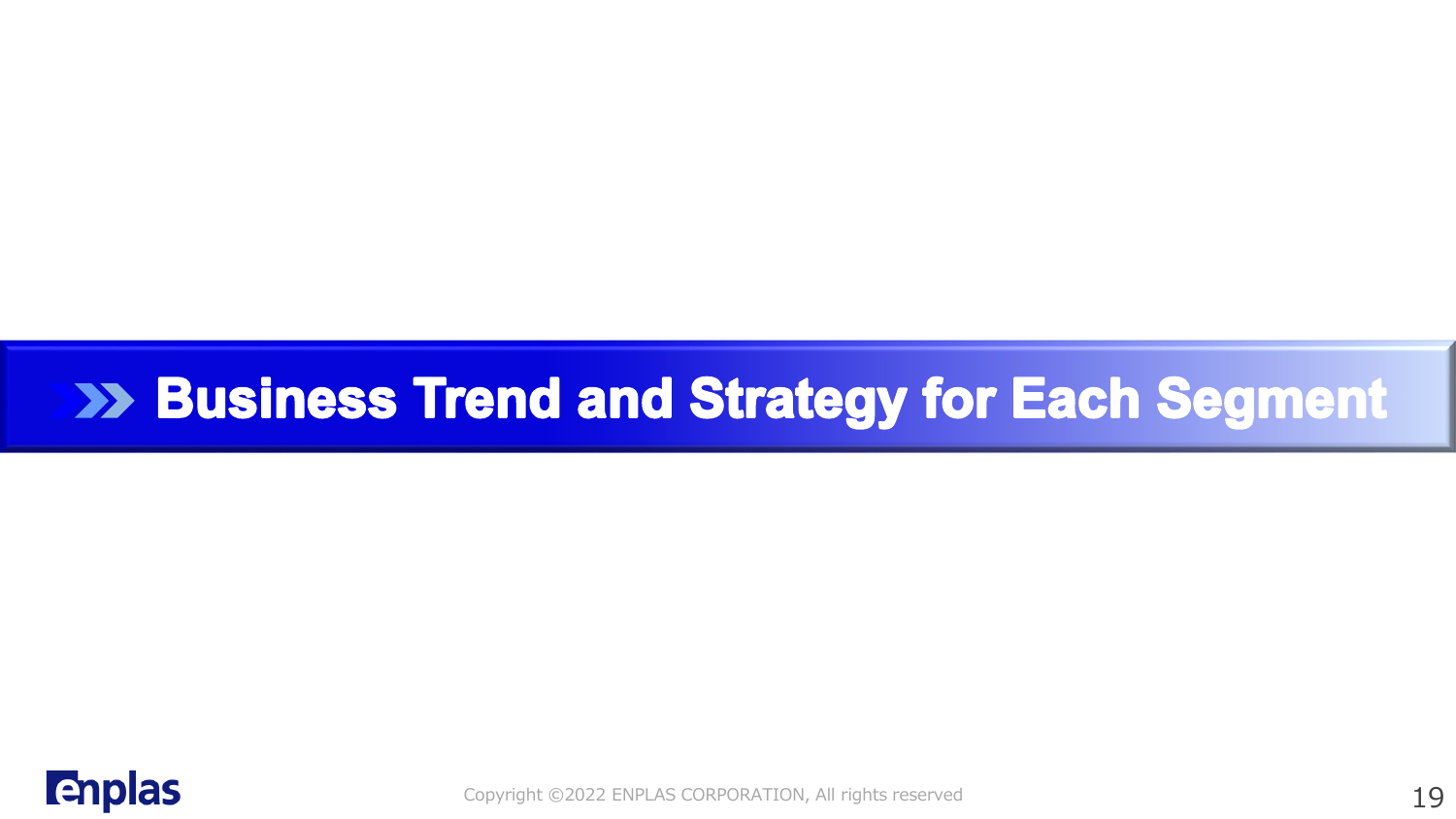### **Energy Saving Solution Business**

| <b>Environment</b> | Demand is growing in the automotive market as economic activity resumes and the trend toward EVs<br>accelerates<br>Decrease in the automotive sales due to customers' production adjustments caused by semiconductor<br>shortages and the spread of COVID-19 in Southeast Asia<br>Decrease in the OA sales due to customers' production adjustments caused by semiconductor and<br>shipping container shortages |
|--------------------|-----------------------------------------------------------------------------------------------------------------------------------------------------------------------------------------------------------------------------------------------------------------------------------------------------------------------------------------------------------------------------------------------------------------|
| Strategy           | ■ Provide solutions to improve quietness and efficiency, which will be further demanded by the shift to EVs<br>Increase profitability through productivity improvement in existing areas                                                                                                                                                                                                                        |



#### **Enplas**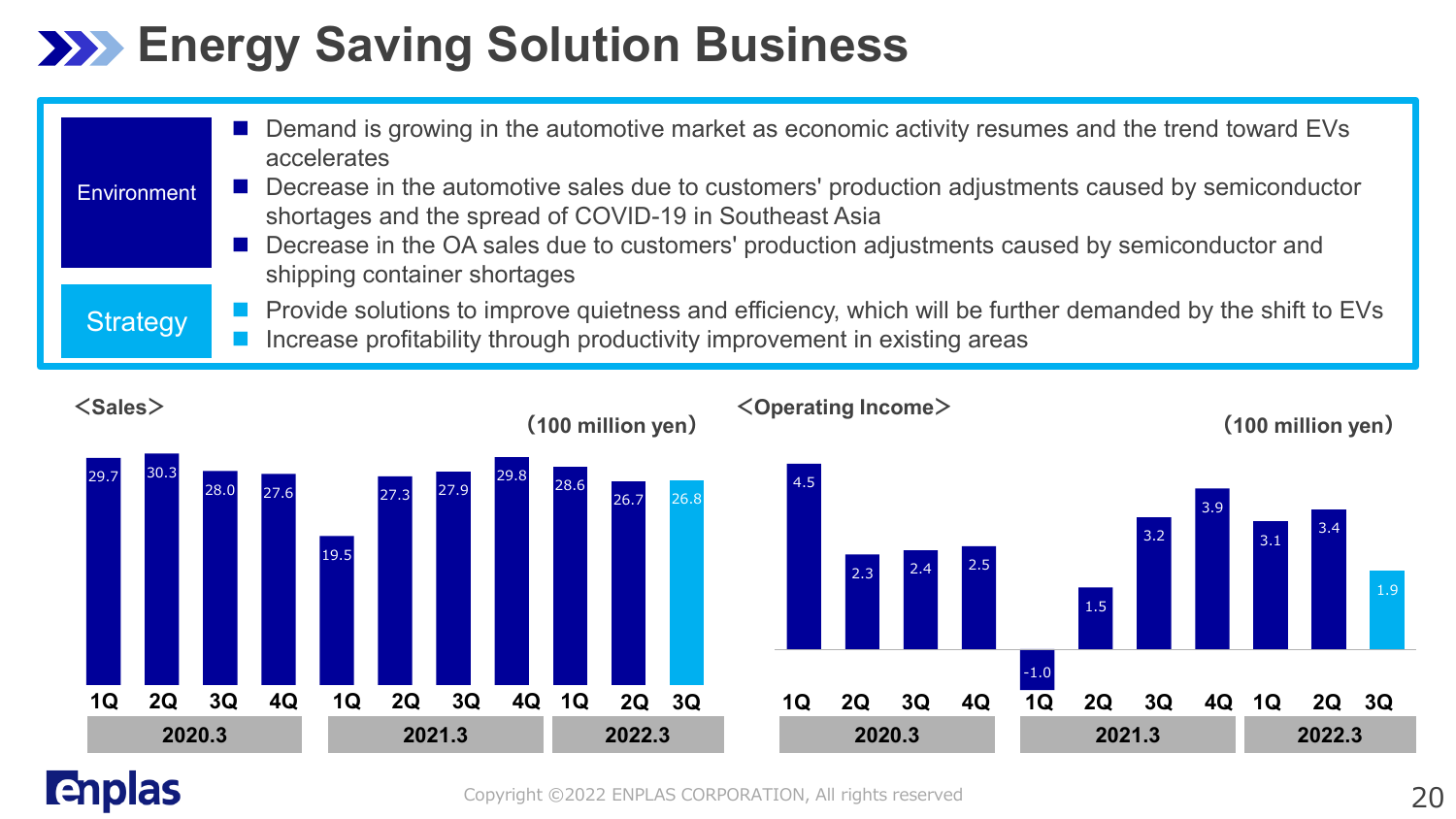### **Semiconductor Business**

|                   |    | <b>Environment</b><br><b>Strategy</b> |    | Demand for server, PC, and automobile applications remains high due to the spread of next-<br>generation high-speed communications<br>Demand for semiconductors will continue to increase due to the resumption of economic activity<br>in many countries and the transformation of industrial structures toward the realization of DX and<br><b>CASE</b><br>Expand business in growing segment<br>Promote to develop new solutions<br>Continue to strengthen production system |            |            |            |            |                   |    |        |           |                                   |                  |    |           |           |           |           |           |                             |    |
|-------------------|----|---------------------------------------|----|---------------------------------------------------------------------------------------------------------------------------------------------------------------------------------------------------------------------------------------------------------------------------------------------------------------------------------------------------------------------------------------------------------------------------------------------------------------------------------|------------|------------|------------|------------|-------------------|----|--------|-----------|-----------------------------------|------------------|----|-----------|-----------|-----------|-----------|-----------|-----------------------------|----|
| <sales></sales>   |    |                                       |    |                                                                                                                                                                                                                                                                                                                                                                                                                                                                                 |            |            |            |            | (100 million yen) |    |        |           | <operating income=""></operating> |                  |    |           |           |           |           |           | $(100 \text{ million yen})$ |    |
| 38.0<br><b>1Q</b> | 2Q | 3Q                                    | 4Q | 35.8<br>1Q                                                                                                                                                                                                                                                                                                                                                                                                                                                                      | 28.3<br>2Q | 30.8<br>3Q | 34.1<br>4Q | 36.5<br>1Q | 36.7<br>2Q        | 3Q |        | 7.5<br>1Q | 4.6<br>2Q                         | 3Q               | 4Q | 5.9<br>1Q | 2.1<br>2Q | 3.8<br>3Q | 3.9<br>4Q | 5.4<br>1Q | 4.5<br>2Q                   | 3Q |
| 2020.3            |    |                                       |    | 2021.3<br>2022.3                                                                                                                                                                                                                                                                                                                                                                                                                                                                |            |            |            |            |                   |    | 2020.3 |           |                                   | 2021.3<br>2022.3 |    |           |           |           |           |           |                             |    |

### **Enplas**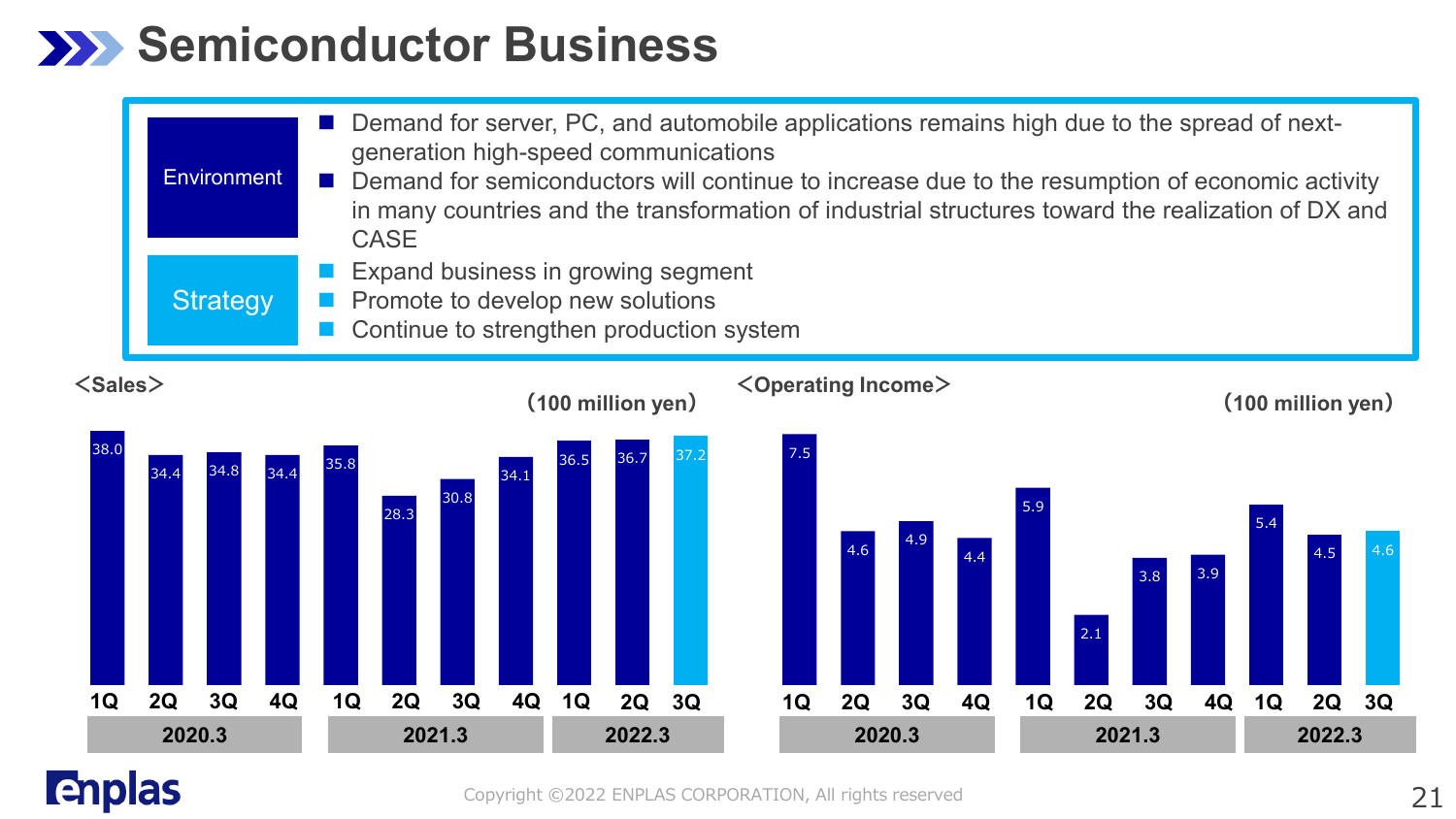### **22 Digital Communication Business**

| $\textsf{Sales}$   | $\langle$ Operating Income $\rangle$<br>$\mathbf{1}$                                                                                                                                                                                                                                                                                                                                                                            |  |
|--------------------|---------------------------------------------------------------------------------------------------------------------------------------------------------------------------------------------------------------------------------------------------------------------------------------------------------------------------------------------------------------------------------------------------------------------------------|--|
| <b>Strategy</b>    | In the optical fiber lenses, expand new products in the high-end area and expand business areas<br>other than data centers.<br>Development of solutions for LED diffusion lens in response to changes in the market                                                                                                                                                                                                             |  |
| <b>Environment</b> | In the optical fiber lenses, demand for data centers is on the rise as data traffic increases, but<br>sales decrease due to customers' production adjustments caused by semiconductor shortages<br>■ TV market declined due to market downturn caused by completion of stay-at-home demand and<br>supply chain disruptions in Southeast Asia, and customers' production adjustments caused by<br>switching to next year's model |  |



#### **Enplas**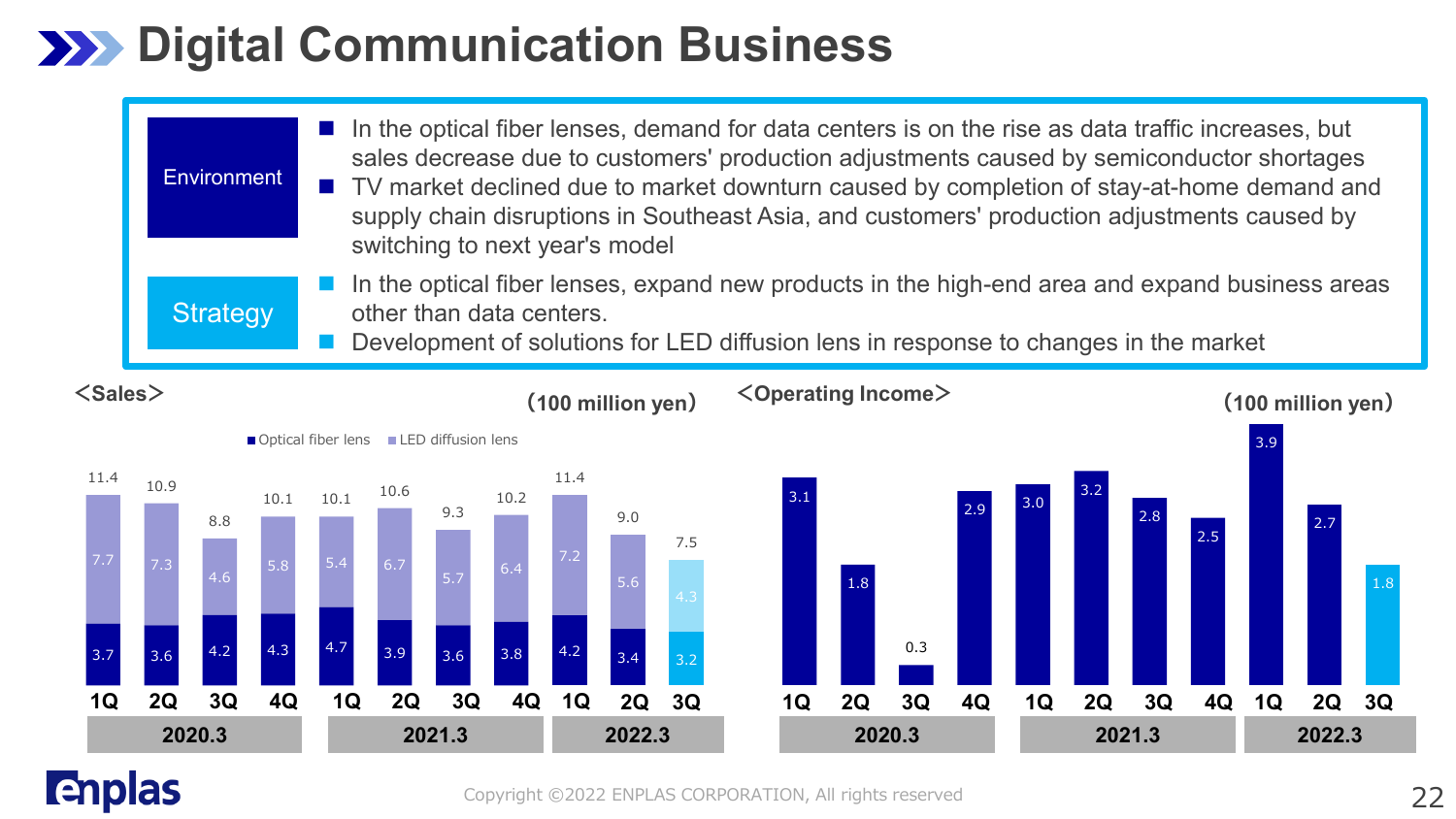### **Life Science Business**